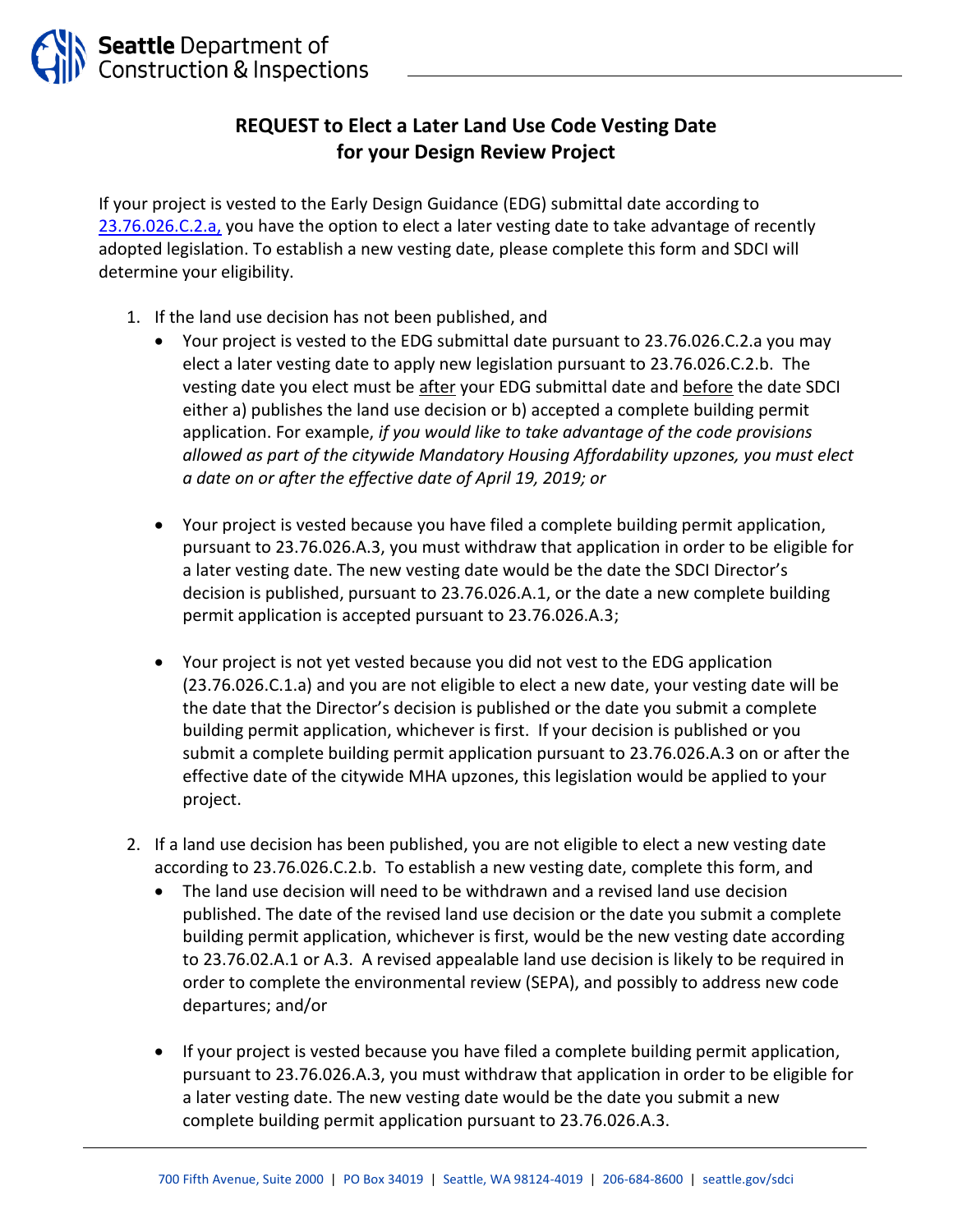Other things to consider:

- 1. SDCI will review your project under the Land Use Code and all land use regulation ordinances in effect on the applicable vesting date for your project. You cannot select specific provisions that you want to apply to your project. To research land use ordinances and effective dates, please visit the [City Clerk's webpage](https://seattle.legistar.com/Default.aspx).
- 2. SDCI will notify you via email of the status of your vesting change request.
- 3. SDCI may re-notice your project depending on the scope of changes.
- 4. SDCI may also request that other project materials on file are also updated to reflect the proposed changes prior to the re-notice, such as a traffic analysis etc.
- 5. Fees may be accrued due to re-notice and staff time.

\_\_\_\_\_\_\_\_\_\_\_\_\_\_\_\_\_\_\_\_\_, 2019 per SMC 23.76.026.C.2.b.

## *Applicant to Complete:*

If my project is eligible to elect a later vesting date, I am requesting a new vesting date of

*Please complete the applicable information to explain how your project may change with your elected vesting date.* 

- The **total number of units** in my project was \_\_\_\_\_\_\_\_\_\_ units and is now \_\_\_\_\_\_\_\_\_\_ units. (N/A)
- The **total gross floor area** of my project was \_\_\_\_\_\_\_\_\_\_\_\_ sq. ft and is now \_\_\_\_\_\_\_\_\_\_\_ sq. ft. (N/A)
- The **total number of parking spaces** associated with my project was \_\_\_\_\_\_\_\_\_\_ spaces and is now  $\overline{\phantom{a}}$  spaces. (N/A)

The **height** of my design was \_\_\_\_\_\_\_\_\_\_\_ feet and is now \_\_\_\_\_\_\_\_\_\_\_ feet. (N/A)

**Please return this form to SDCI via email at [SCI\\_Addressing@Seattle.gov w](mailto:Onum.Esonu@seattle.gov)ith the subject line "Request to Elect a Later Vesting Date".** 

For next steps after your vesting eligibility has been determined, see page 3.